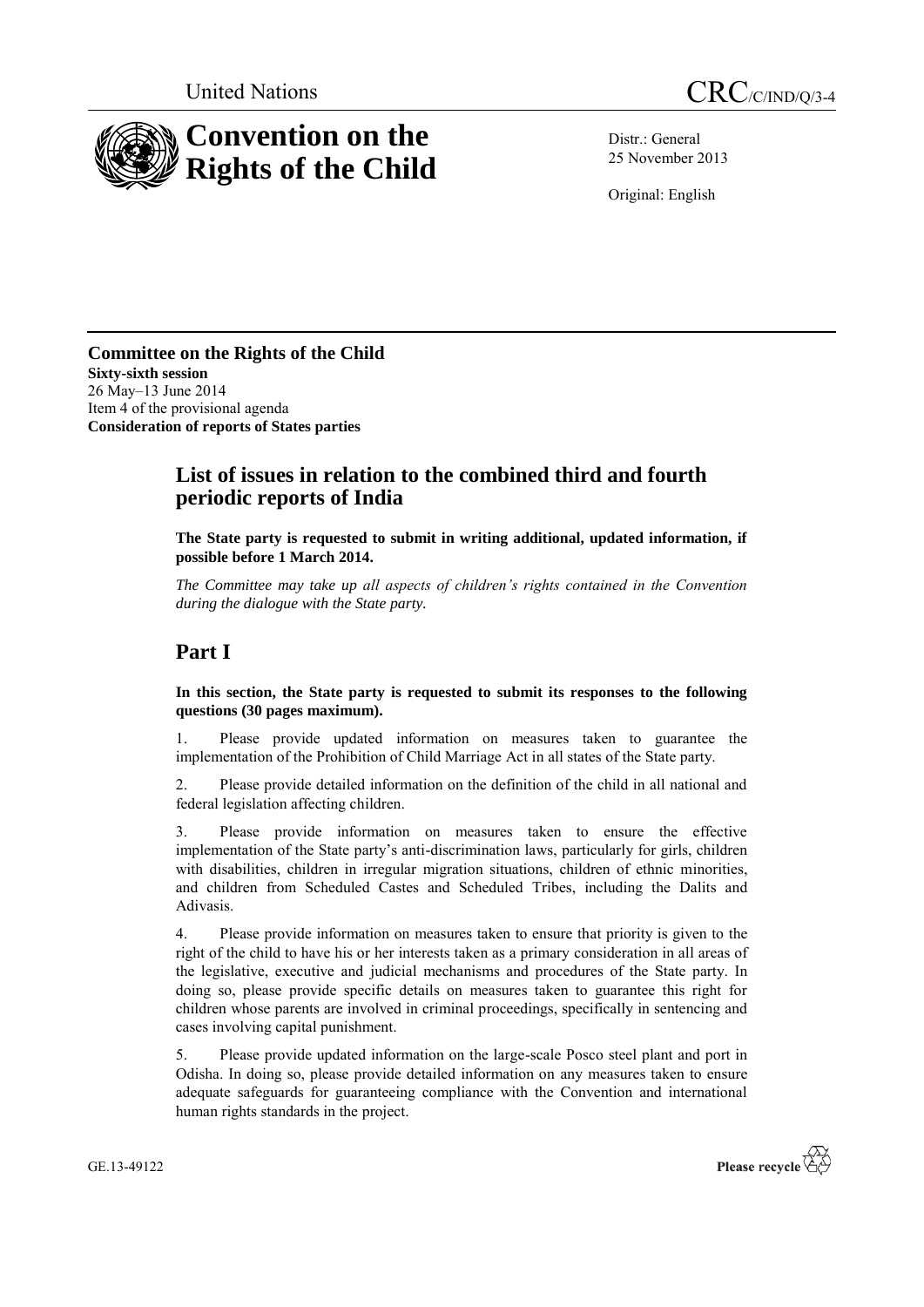6. Please provide detailed information on any measures taken to ensure that legislation and procedures relating to surrogate birth are compliant with the Convention, particularly articles 3, 6, 7, 8, 9, 19, 21 and 35.

7. Please provide updated information on measures taken by the State party to include children with disabilities in all its programmes for all children in a manner that is consistent with the rights set out in the Convention. In doing so, please indicate measures taken to provide for the inclusive education of children in full compliance with the principle of reasonable accommodation.

8. Please provide updated details on measures taken to implement the Reproductive, Maternal, Newborn, Child and Adolescent Health (RMNCH+A) Strategic Plan and monitor its implementation. In doing so, please indicate measures taken to address infant and maternal mortality.

9. Please provide updated information on measures taken to prevent and treat undernutrition. In doing so, please provide information on any mechanisms in place for regular and updated monitoring and evaluation of these measures.

10. Please provide detailed information on the reporting procedures and enforcement mechanisms for the Pre-Conception and Pre-Natal Diagnostic Techniques Act. In doing so, please provide updated details on the number of cases registered under this Act in 2011 and 2012.

11. Please provide updated information on the implementation of the Right of Children to Free and Compulsory Education Act 2009 with respect to guaranteeing children between 6 and 14 years of age free, mandatory and quality education. Please also provide information on measures taken to ensure the provision of early childhood care and education at local levels, particularly for children below 3 years of age.

12. Please provide information on measures taken to address child labour. In doing so, please provide information on national programmes for the rehabilitation of children subject to child labour. Please also provide information on measures taken to combat the trafficking of children for labour at state and national levels.

13. Please provide updated information and details on national legislation regarding persons and children in refugee and/or asylum-seeking situations.

14. Please provide information on measures taken to ensure the effective implementation and periodic evaluation of the Juvenile Justice Act. In doing so, please also provide details on the non-institutional care options and the timeline for the implementation of measures relevant to the Act.

15. Please provide detailed and updated information on measures taken to ensure that child victims and witnesses of crimes, including sexual abuse, are provided with the protection required by the Convention and appropriate reporting and support procedures and mechanisms.

### **Part II**

**In this section the Committee invites the State party to briefly (three pages maximum) update the information presented in its report with regard to:**

- (a) New bills or laws, and their respective regulations;
- (b) New institutions (and their mandates) or institutional reforms;